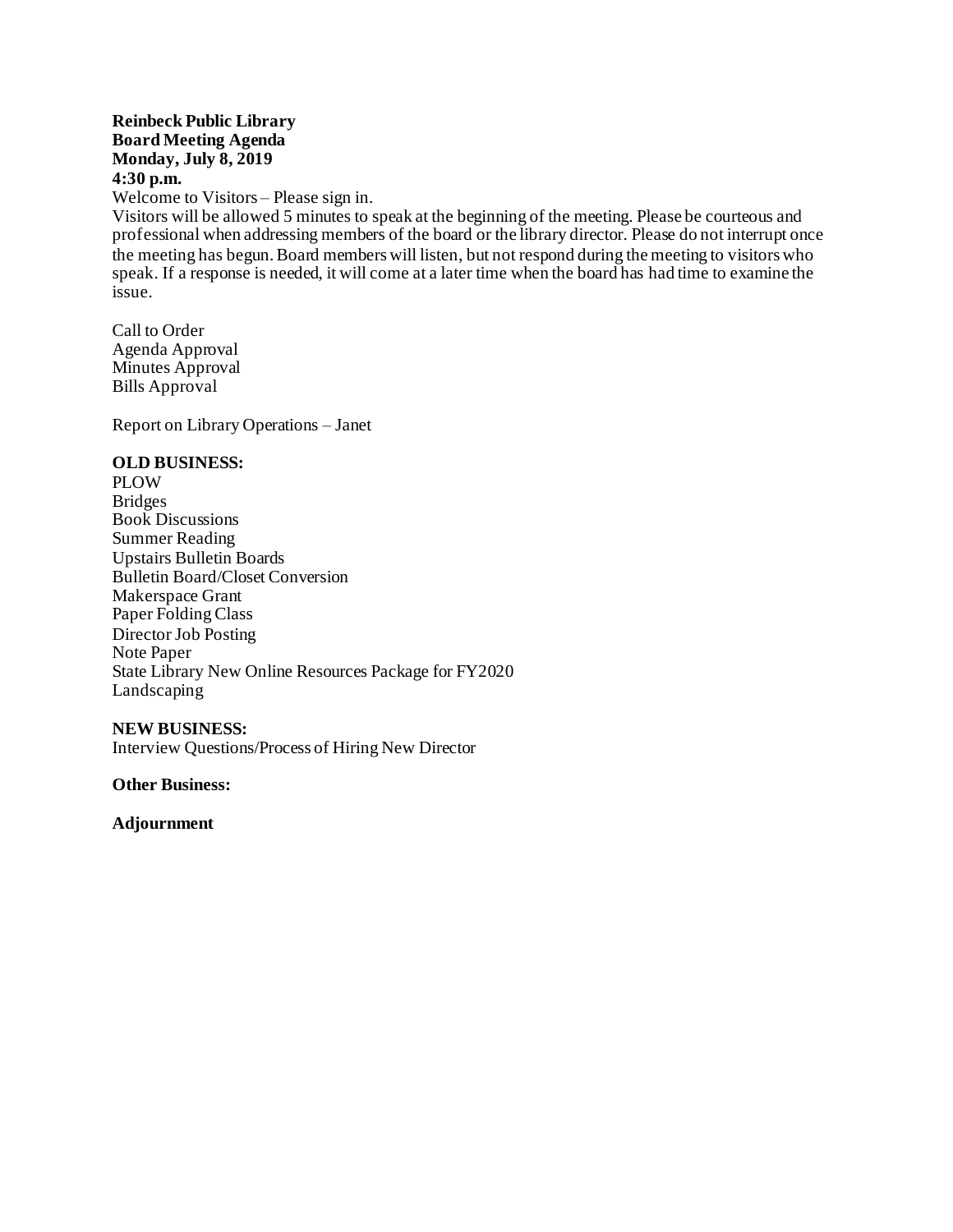### **Reinbeck Public Library Board Meeting Agenda Monday, August 12, 2019 4:30 p.m.**

#### Welcome to Visitors – Please sign in.

Visitors will be allowed 5 minutes to speak at the beginning of the meeting. Please be courteous and professional when addressing members of the board or the library director. Please do not interrupt once the meeting has begun. Board members will listen, but not respond during the meeting to visitors who speak. If a response is needed, it will come at a later time when the board has had time to examine the issue.

Call to Order Agenda Approval Minutes Approval Bills Approval

Report on Library Operations- Janet

#### **OLD BUSINESS:**

PLOW Bridges Book Discussions Summer reading Bulletin board/closet conversion projects Makerspace Grant Note paper Landscaping Director hiring

### **NEW BUSINESS:**

ADA checklist review Employee handbook review

#### **Other Business:**

Grundy Co. Library Association news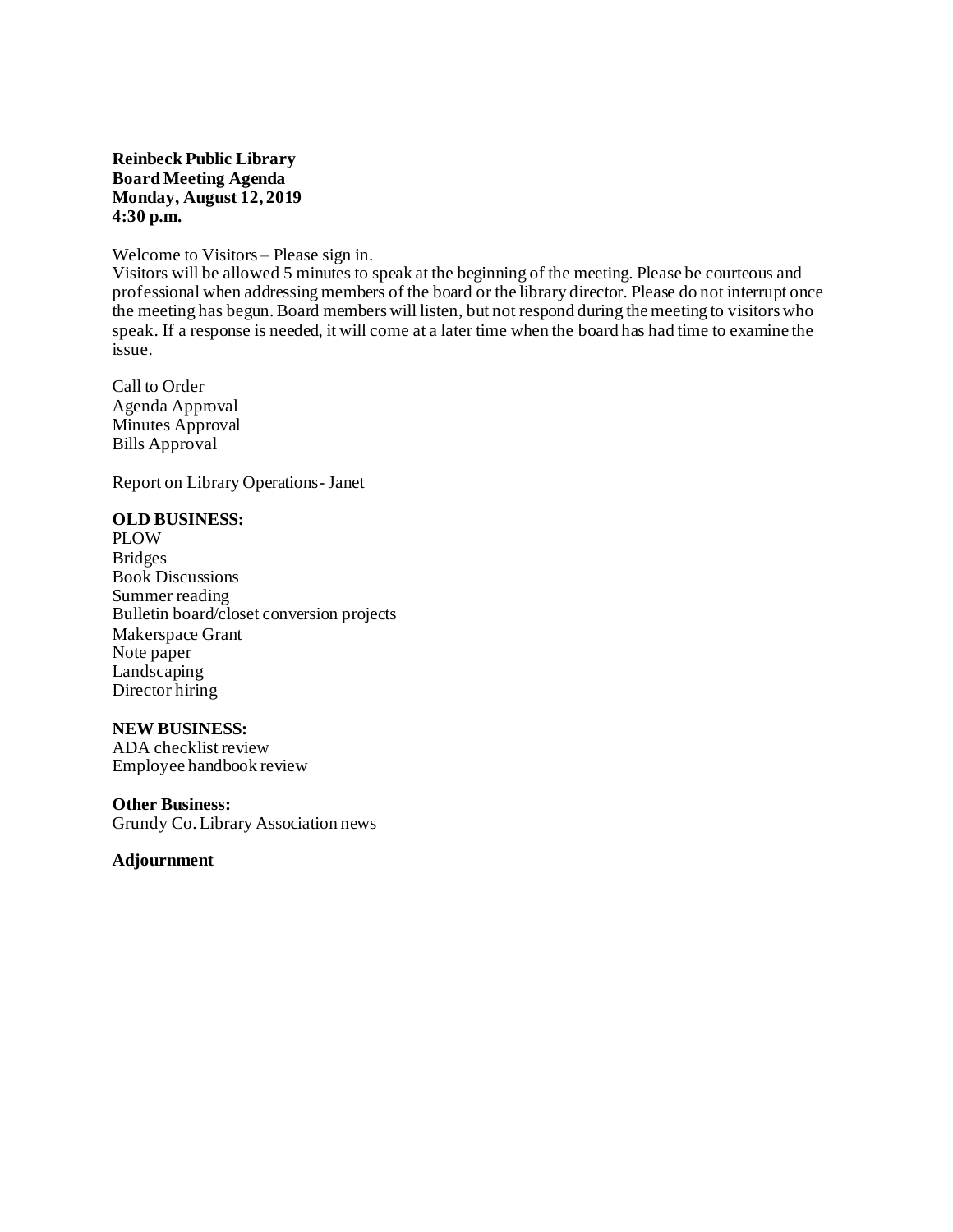#### **Reinbeck Public Library Board Meeting Agenda Monday, September 9, 2019 4:30 p.m.**

Welcome to Visitors – Please sign in.

Visitors will be allowed 5 minutes to speak at the beginning of the meeting. Please be courteous and professional when addressing members of the board or the library director. Please do not interrupt once the meeting has begun. Board members will listen, but not respond during the meeting to visitors who speak. If a response is needed, it will come at a later time when the board has had time to examine the issue.

Call to Order Agenda Approval Minutes Approval Bills Approval

Remarks to the Board by Victoria Litwiller

Report on Library Operations – Janet

## **OLD BUSINESS:**

PLOW **Bridges** Book Discussions Bulletin Board/closet projects

Makerspace Grant Landscaping Director hiring County wide Trustees meeting

#### **NEW BUSINESS:**

Handicapped parking Concrete5 Website format

**Other Business:** 2 board term expirations Dec. 31 2019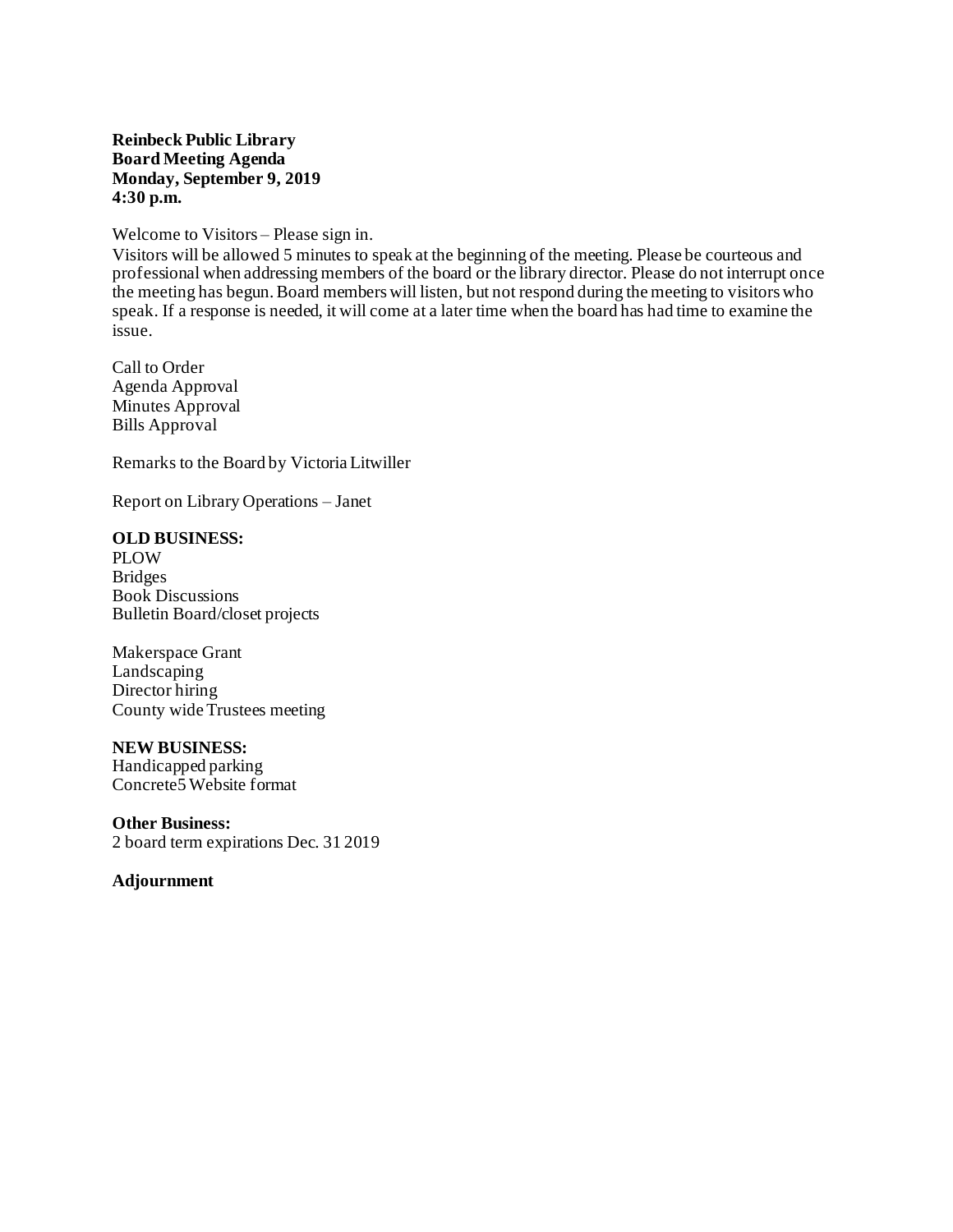#### **Board Meeting Agenda**

### **Monday October 21st, 2019**

### **4:30pm**

Welcome to Visitors – Please sign in.

Visitors will be allowed 5 minutes to speak at the beginning of the meeting. Please be courteous and professional when addressing members of the board or the library director. Please do not interrupt once the meeting has begun. Board members will listen, but not respond during the meeting to visitors who speak. If a response is needed, it will come at a later time when the board has had time to examine the issue.

Call to Order

Agenda Approval

Minutes Approval

Bills Approval

# **Director's Report**

### **Old Business**

Makerspace Grant (?)

Handicapped Parking

### **New Business**

Personnel

Scheduling

Holiday Hours

New Computer Chairs

Halloween Costume Contest

Internet

5 Year Plan

**Other Business:**

2 board term expirations Dec. 31 2019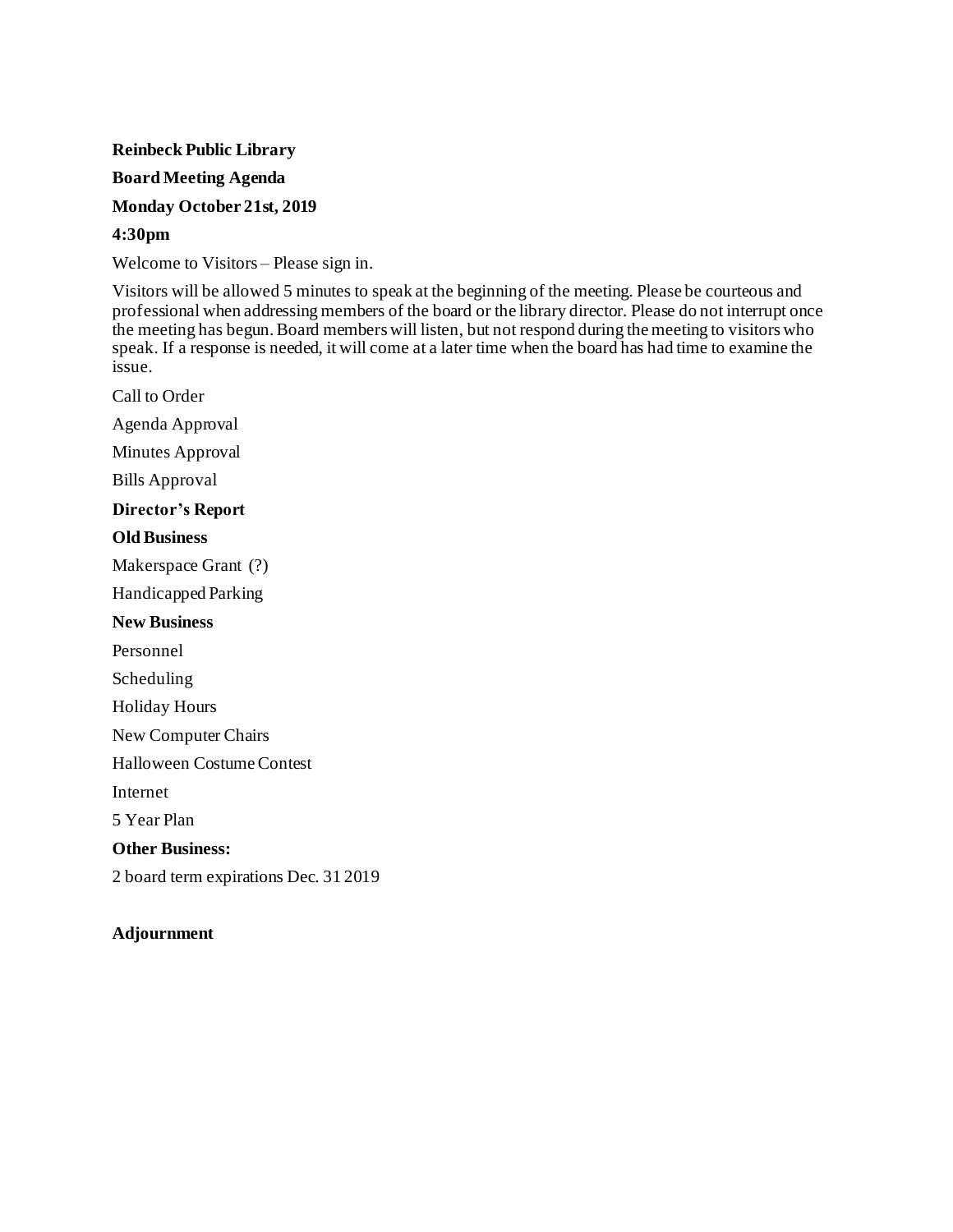## **Board Meeting Agenda**

# **Monday November 18th, 2019**

# **4:30pm**

Welcome to Visitors – Please sign in.

Visitors will be allowed 5 minutes to speak at the beginning of the meeting. Please be courteous and professional when addressing members of the board or the library director. Please do not interrupt once the meeting has begun. Board members will listen, but not respond during the meeting to visitors who speak. If a response is needed, it will come at a later time when the board has had time to examine the issue.

Call to Order

Agenda Approval-Minutes Approval-Bills Approval

## **Director's Report**

New Computer Chairs

Personnel

**Old Business**

Holiday Hours

5 Year Plan

Landscaping

Shelving/Bulletin Boards

**New Business**

E-Rate

Library Budget

Julia Witt Memorial

December Activities

Christmas

**Other Business:**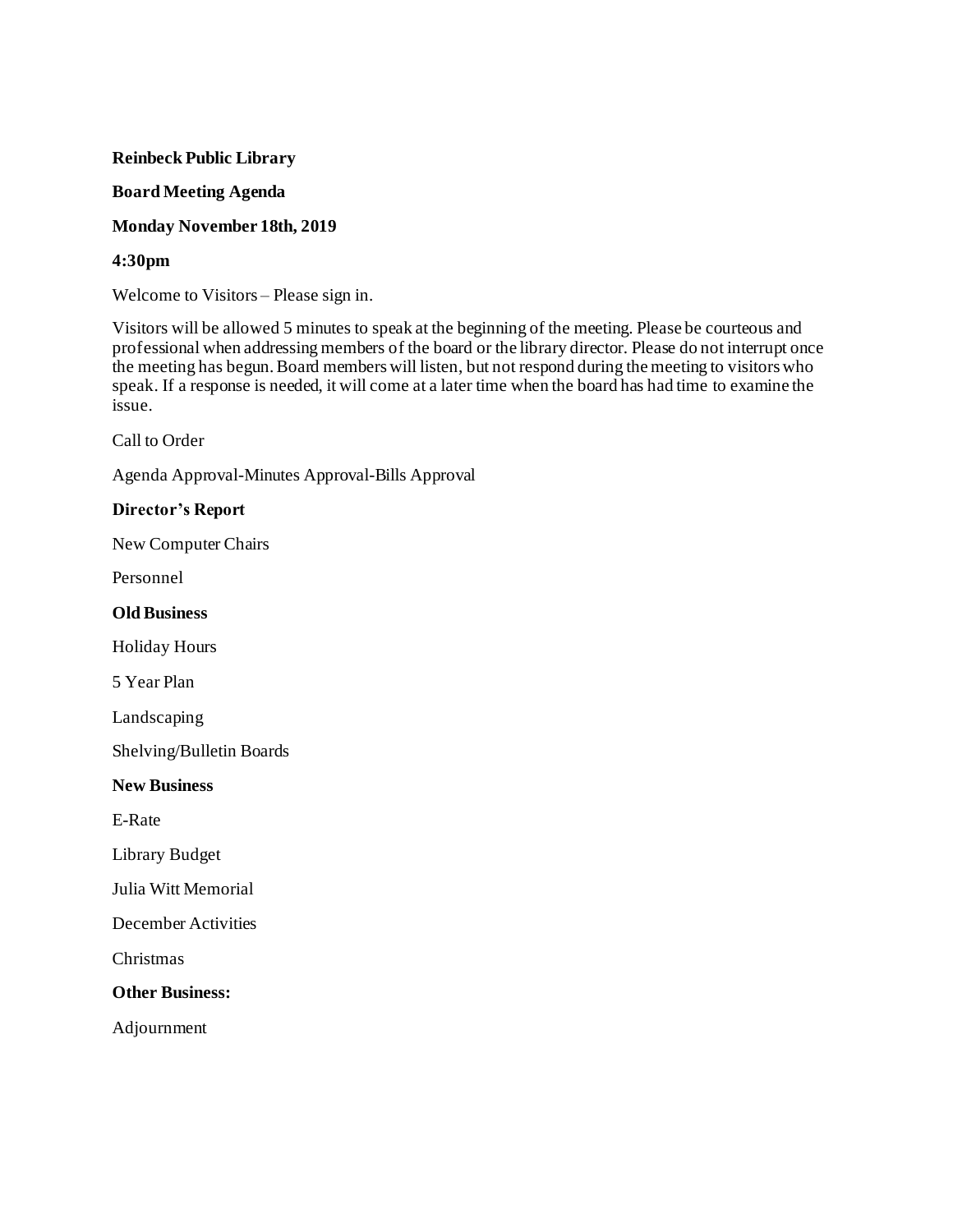## **Board Meeting Agenda**

# **Monday December 9th, 2019**

# **4:30pm**

Welcome to Visitors – Please sign in.

Visitors will be allowed 5 minutes to speak at the beginning of the meeting. Please be courteous and professional when addressing members of the board or the library director. Please do not interrupt once the meeting has begun. Board members will listen, but not respond during the meeting to visitors who speak. If a response is needed, it will come at a later time when the board has had time to examine the issue.

## **Call to Order**

# **Agenda Approval-Minutes Approval-Bills Approval**

### **Director's Report**

## **Old Business**

Holiday Hours (Christmas)

5 Year Plan

Landscaping

Shelving/Bulletin Boards

Open House (December Activities)

**New Business**

Accreditation

End of Year Wrap up

**Other Business:**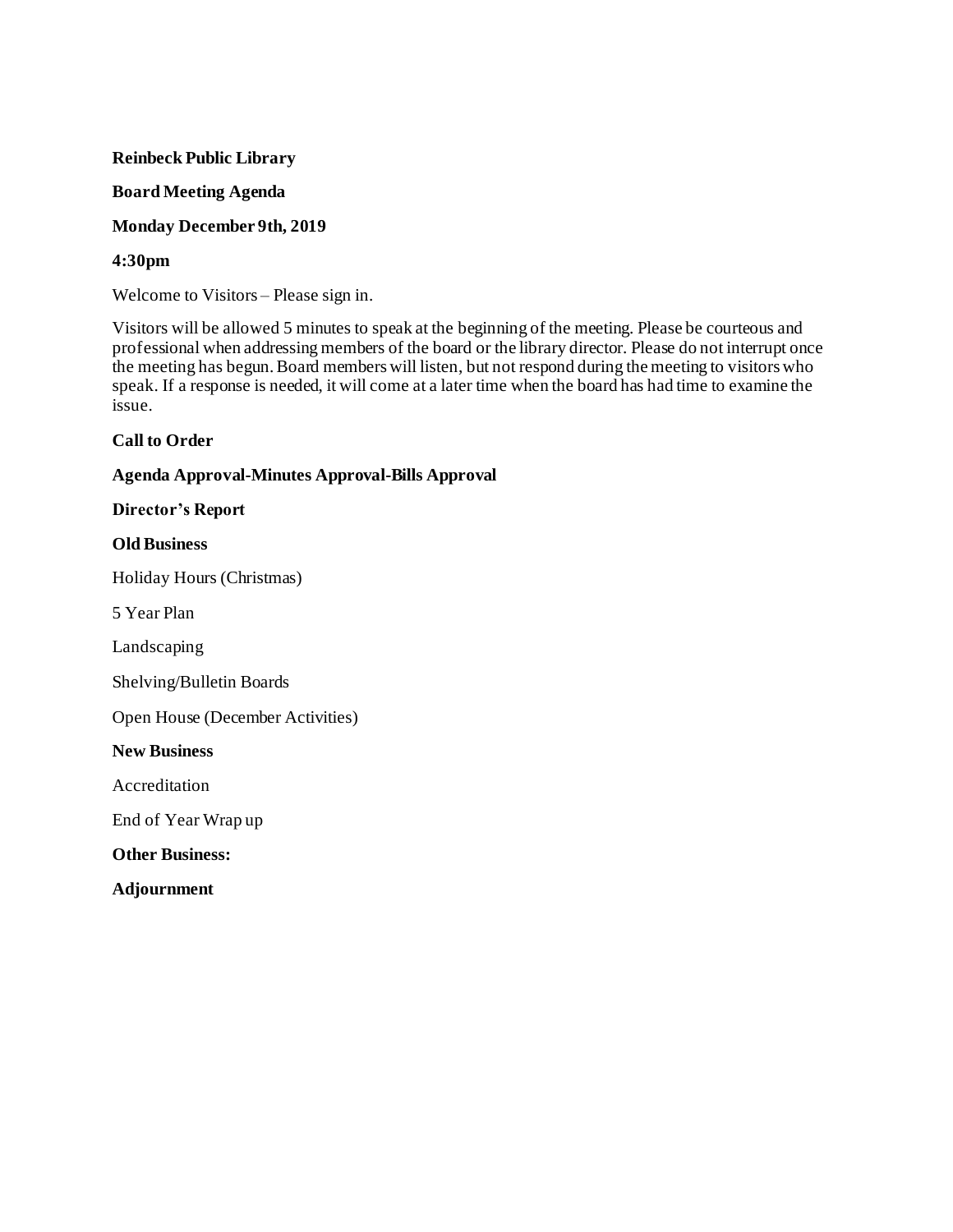### **Board Meeting Agenda**

**Monday January 13th, 2020**

## **4:30pm**

Welcome to Visitors – Please sign in.

Visitors will be allowed 5 minutes to speak at the beginning of the meeting. Please be courteous and professional when addressing members of the board or the library director. Please do not interrupt once the meeting has begun. Board members will listen, but not respond during the meeting to visitors who speak. If a response is needed, it will come at a later time when the board has had time to examine the issue.

## **Call to Order**

## **Agenda Approval-Minutes Approval-Bills Approval**

### **Director's Report**

### **Old Business**

5 Year Plan

Landscaping

Coffee Bar/Bulletin Boards

Director Review

**New Business**

Accreditation/New Policies

Learning Credits (New Director Certification)

Furnace

**Other Business:**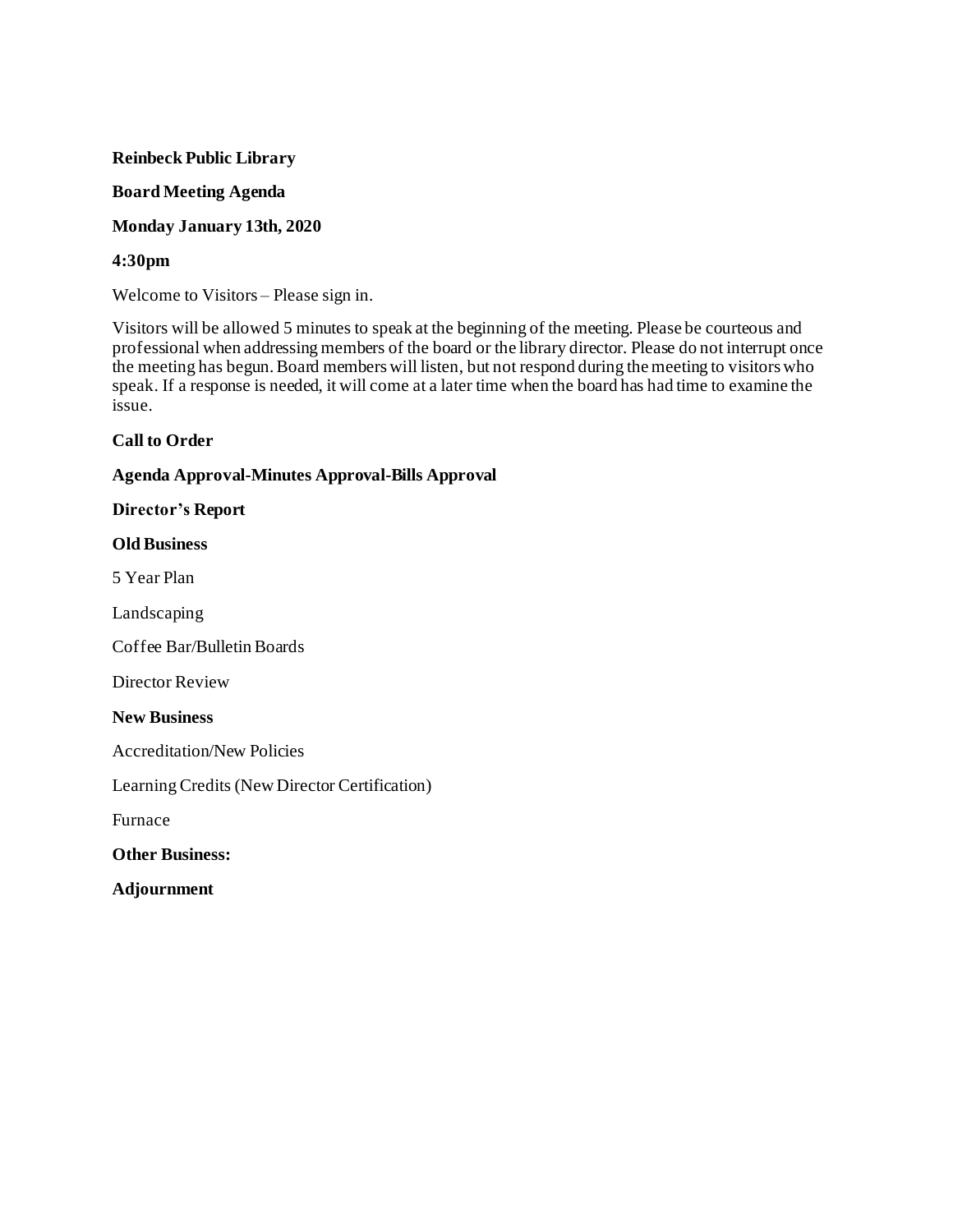## **Board Meeting Agenda**

# **Monday February 10th, 2020**

# **4:30pm**

Welcome to Visitors – Please sign in.

Visitors will be allowed 5 minutes to speak at the beginning of the meeting. Please be courteous and professional when addressing members of the board or the library director. Please do not interrupt once the meeting has begun. Board members will listen, but not respond during the meeting to visitors who speak. If a response is needed, it will come at a later time when the board has had time to examine the issue.

## **Call to Order**

# **Agenda Approval-Minutes Approval-Bills Approval**

### **Director's Report**

## **Old Business**

Accreditation (5 Year Plan, Personnel, Approval)

Landscaping

Coffee Bar (TBC)

Valentine's Party

E-Rate Submitted

#### **New Business**

Cribbage Classes

Community Survey

**Other Business:**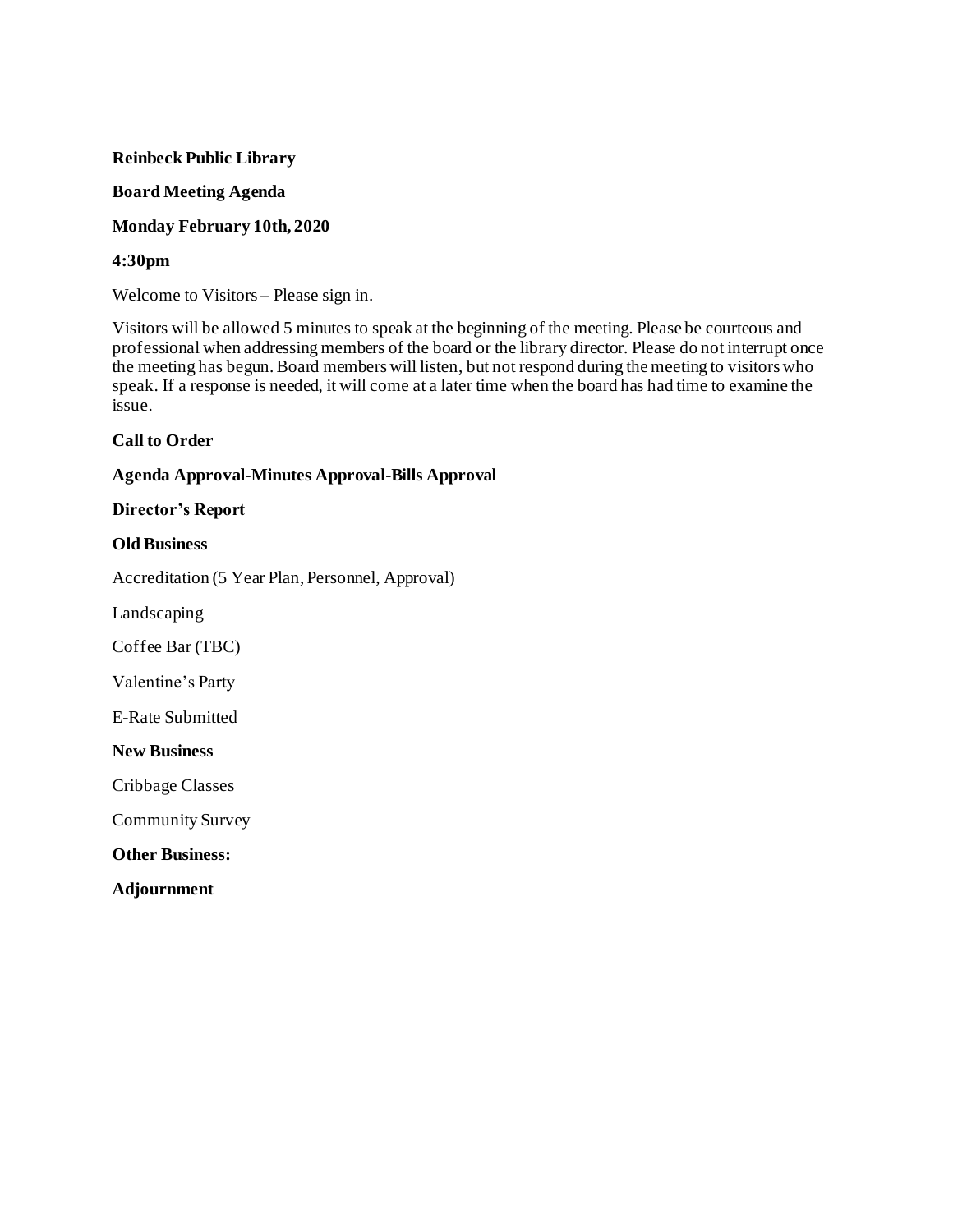### **Board Meeting Agenda**

## **Monday March 9th, 2020**

# **4:30pm**

Welcome to Visitors – Please sign in.

Visitors will be allowed 5 minutes to speak at the beginning of the meeting. Please be courteous and professional when addressing members of the board or the library director. Please do not interrupt once the meeting has begun. Board members will listen, but not respond during the meeting to visitors who speak. If a response is needed, it will come at a later time when the board has had time to examine the issue.

**Bridges**: 130 Checkouts

**PLOW**: 120

**Book Club**: *Evening*-5 Afternoon-8

## **Call to Order**

## **Agenda Approval-Minutes Approval-Bills Approval**

### **Director's Report**

Valentine's Party

### **Old Business**

Bridges Renew

Summer Reading

Spring Break Activities

Landscaping

Coffee Bar/Bulletin Boards

Board Credit Webinar

#### **New Business**

Accreditation/Finished

Webinars

Passports

**Other Business:**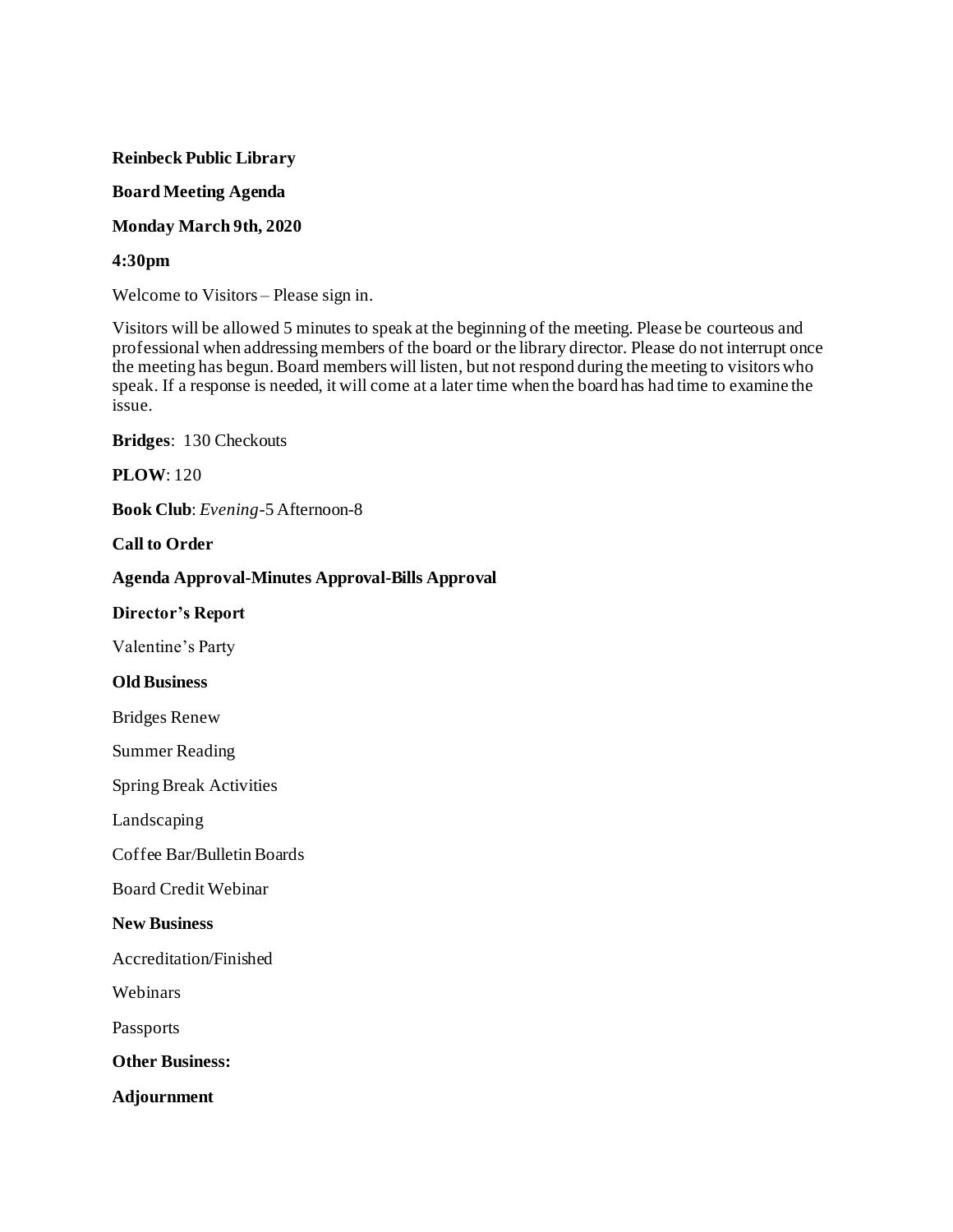### **Board Meeting Agenda**

**Monday April 13th, 2020**

### **4:30pm**

Welcome to Visitors – Please sign in.

Visitors will be allowed 5 minutes to speak at the beginning of the meeting. Please be courteous and professional when addressing members of the board or the library director. Please do not interrupt once the meeting has begun. Board members will listen, but not respond during the meeting to visitors who speak. If a response is needed, it will come at a later time when the board has had time to examine the issue.

**Bridges**: 145 Checkouts

### **PLOW**: 155

**Book Club**: *Cancelled* 

**Call to Order**

#### **Agenda Approval-Minutes Approval-Bills Approval**

**Director's Report**

#### **Old Business**

Quarantine Operations

Coffee Bar/Bulletin Boards

Board Credit Webinar

**New Business**

End of Quarantine April 30th

**Other Business:**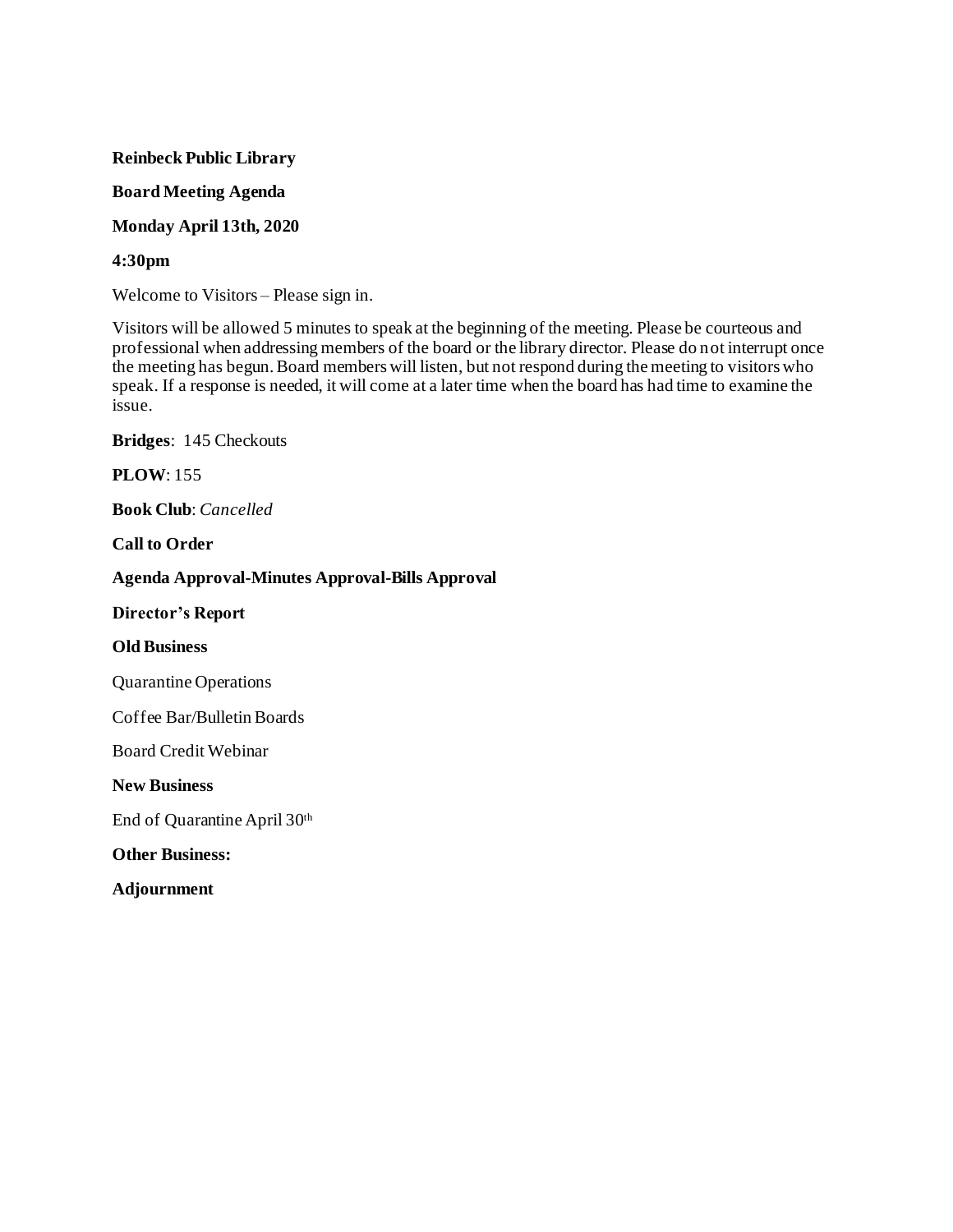### **Board Meeting Agenda**

### **Monday May 11th, 2020**

### **4:30pm**

Welcome to Visitors – Please sign in.

Visitors will be allowed 5 minutes to speak at the beginning of the meeting. Please be courteous and professional when addressing members of the board or the library director. Please do not interrupt once the meeting has begun. Board members will listen, but not respond during the meeting to visitors who speak. If a response is needed, it will come at a later time when the board has had time to examine the issue.

**Bridges**: 153 Checkouts

### **PLOW**: 335

**Book Club**: *Cancelled* 

**Call to Order**

### **Agenda Approval-Minutes Approval-Bills Approval**

**Director's Report**

### **Old Business**

End of Quarantine Operations

Coffee Bar/Bulletin Boards

**New Business**

Summer Reading

**Other Business:**